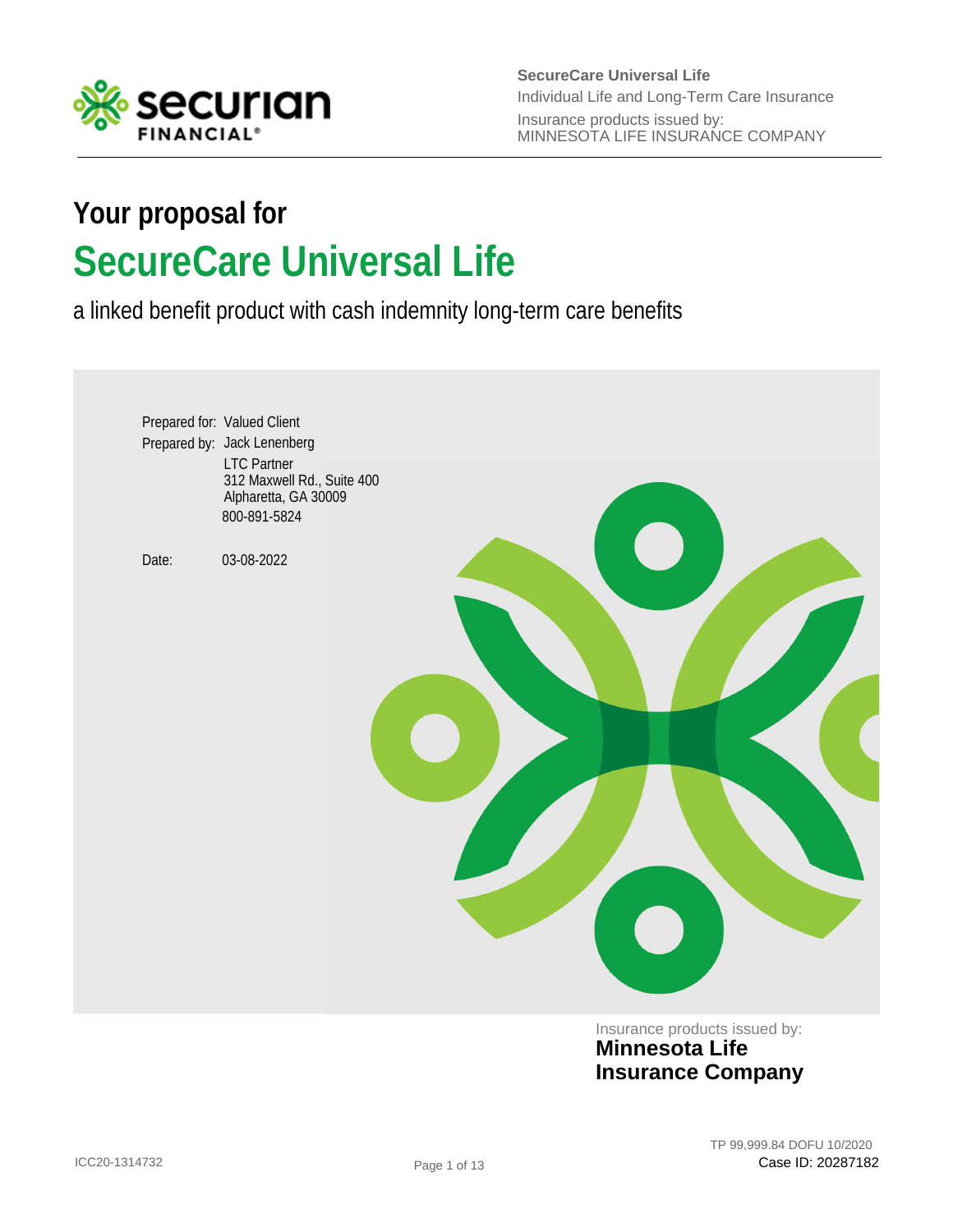

This proposal is valid only if all pages are included.

## **Important information** about your proposal

### **Thank you for considering Securian for your long-term care (LTC) planning needs.**

This proposal was customized for you based on the following information:

| <b>Proposed insured</b>                 | Valued Client, Male, age 60, Non-Tobacco Couples Discount |
|-----------------------------------------|-----------------------------------------------------------|
| <b>Premiums</b>                         | \$100,000.00 single premium paid                          |
|                                         | Face amount: \$46,586.68                                  |
|                                         | Acceleration for Long-Term Care Benefit: \$7,361.37       |
|                                         | Extension of Long-Term Care Benefits: \$5,239.54          |
|                                         | Inflation Protection: \$40,812.24                         |
| <b>Inflation Protection Option</b>      | 5% compound                                               |
| Long-term care benefit period           | Total: 6 years                                            |
|                                         | Acceleration for long-term care benefit period: 2 years   |
|                                         | Extension of long-term care benefits period: 4 years      |
| Day 1: Long-term care benefits          | Total: \$284,666.76                                       |
|                                         | Monthly: \$3,487.58                                       |
|                                         | Annual: \$41,850.96                                       |
| Age 80: Long-term care benefits         | Total: \$755,306.16                                       |
|                                         | Monthly: \$9,253.60                                       |
|                                         | Annual: \$111,043.20                                      |
| Face amount <sup>1</sup>                | \$83,702                                                  |
| <b>Guaranteed minimum death benefit</b> | \$8,370                                                   |
| Return of premium benefit <sup>2</sup>  | \$100,000.00                                              |
| Death benefit qualification test        | <b>CVAT</b>                                               |
| Modified endowment contract (MEC)       | Yes                                                       |

<sup>1</sup> The face amount does not reflect the minimum death benefit under the code, which may provide higher death proceeds. See the death benefit column in the "Your policy's guaranteed values" section for death proceeds that include the minimum death benefit.

<sup>2</sup> Upon surrender, the policy owner will receive the surrender value proceeds. The surrender value proceeds may not equal the sum of premiums paid. Surrenders are subject to a return of premium vesting schedule. Policies that are fully vested are eligible for a full return of all premiums paid.

This is a life insurance proposal, not a contract. Any policy loans and partial surrenders will affect policy values and may require additional payments to avoid policy termination.

Please review your policy for a complete description of all policy features and benefits.

Guarantees are based on the financial strength and claims-paying ability of the issuing insurance company.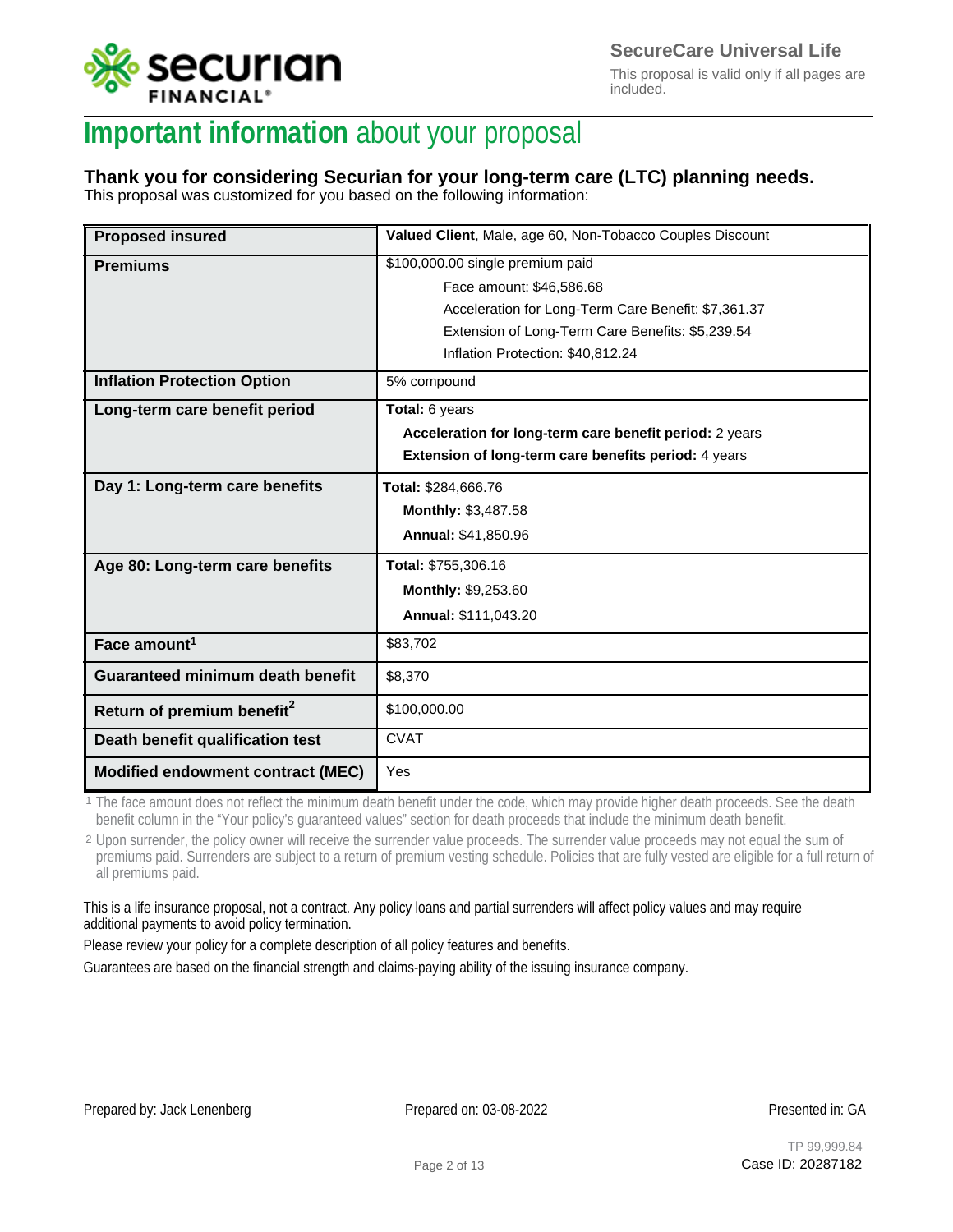

**SecureCare Universal Life**

Valued Client Male, age 60 Non-Tobacco Couples Discount

# How SecureCare works **for your benefit**

**Whatever your future holds, SecureCare guarantees you real freedom of choice.** By purchasing a SecureCare policy, you'll enjoy the following benefits:

\$100,000 single premium



- $^2$  Upon surrender, the policy owner will receive the surrender value proceeds. The surrender value proceeds may not equal the sum of premiums paid. Surrenders are subject to a return of premium vesting schedule. Policies that are fully vested are eligible for a full return of all premiums paid.
- $^{\rm 3}$  The long-term care amount may be reduced by a partial surrender and any terminal illness benefit payments. If the policy has an outstanding loan, a portion of each long-term care benefit payment will be applied to repay the loan.
- <sup>4</sup> This figure represents the death benefit we calculate taking into consideration the premium paid that is allocated to the death benefit and applicable requirements under the IRC. The amount paid will be reduced by any terminal illness benefit payments, premium due, partial surrenders, and any indebtedness.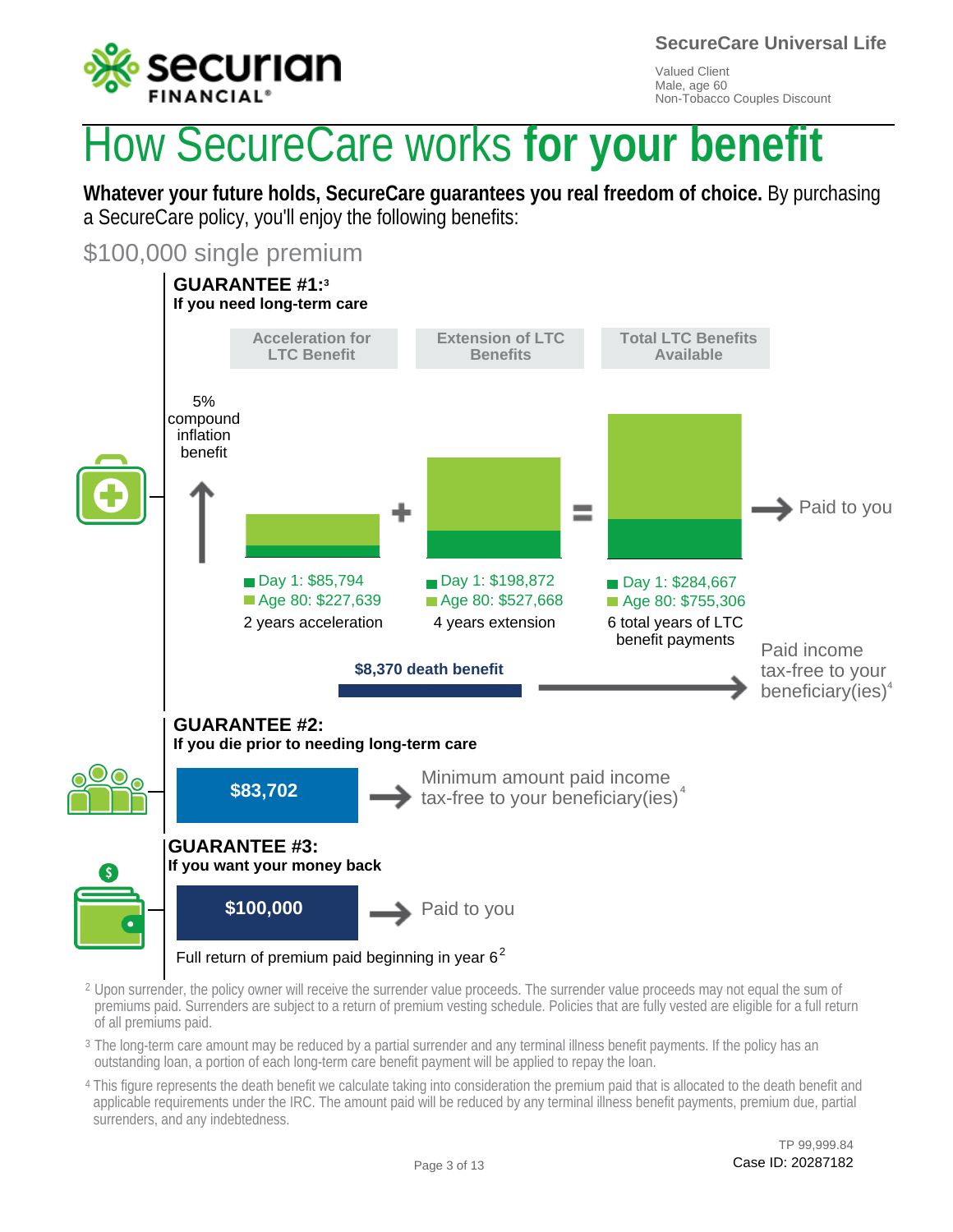![](_page_3_Picture_0.jpeg)

![](_page_3_Picture_1.jpeg)

## **Secure your care** by preparing for the future today

**As you age, your chances of needing long-term care may increase. SecureCare can help protect your assets from the rising costs of long-term care expenses. By combining a permanent life insurance policy with long-term care benefits SecureCare offer guarantees, flexibility and freedom for the future.**

#### **Guarantees**

SecureCare provides you<sup>5</sup> with these guarantees:

- 1. If you need long-term care, you'll receive a tax-advantaged monthly benefit to help cover expenses associated with you heed long term care, you heeling is the with your care should you become chronically ill.<sup>6</sup>
- **When you die,** your beneficiaries will receive a death benefit, even if you exhaust your entire long-term care 2. benefit.
- 3. If you want your money back, you can receive a refund of your premium if you no longer desire coverage, subject to the vesting schedule.<sup>2</sup>

### **Flexibility**

When you purchase a SecureCare policy, you can customize your coverage in several ways:

- **Initial long-term care benefit period:** Receive a monthly acceleration of your death benefit for either 2 or 3 years with the Acceleration for Long-Term Care Agreement.. •
- **Extend your benefits:** Add the Extension of Long-Term Care Benefits Agreement to your policy, which increases your benefit payments for an additional 2 or 4 years, extending your total benefits up to a maximum of 7 years.
- **Protection against rising costs:** Add the Long-Term Care Inflation Protection Agreement to help your policy benefits keep up with rising long-term care costs. Choose from several options that increase your monthly benefit by a set percentage each year.

#### **Freedom**

SecureCare's long-term care benefits can support you in a wide variety of care situations, allowing you **freedom to choose how you receive care** if you become chronically ill, including but not limited to:

- Adult day care • Informal care • Hospice • Home health care
- Benefits outside the U.S.  $^6$ • • Assisted living • Nursing home care • Household services
- Home modification • • Caregiver training • Bed reservation • Respite care

SecureCare gives you the **freedom to save or spend your benefit payments**, because it is a cash indemnity benefit. As long as you are chronically ill, you can choose to receive an amount up to your maximum monthly benefit payment - even if your expenses are less. And if you choose to receive less, the difference stays in your policy, extending your benefit period. Another advantage of a cash indemnity benefit is that you can spend your benefit amount any way you wish, without restrictions or limitations, including informal care.

 $^2$  Upon surrender, the policy owner will receive the surrender value proceeds. The surrender value proceeds may not equal the sum of premiums paid. Surrenders are subject to a return of premium vesting schedule. Policies that are fully vested are eligible for a full return of all premiums paid.

<sup>5</sup> If owner/insured are different, the death benefit will be paid upon death of the insured and the long-term care benefits will be paid upon the insured's meeting eligibility requirements.

<sup>6</sup> Subject to limitations. Please see the "Key terms and definitions" section for additional information.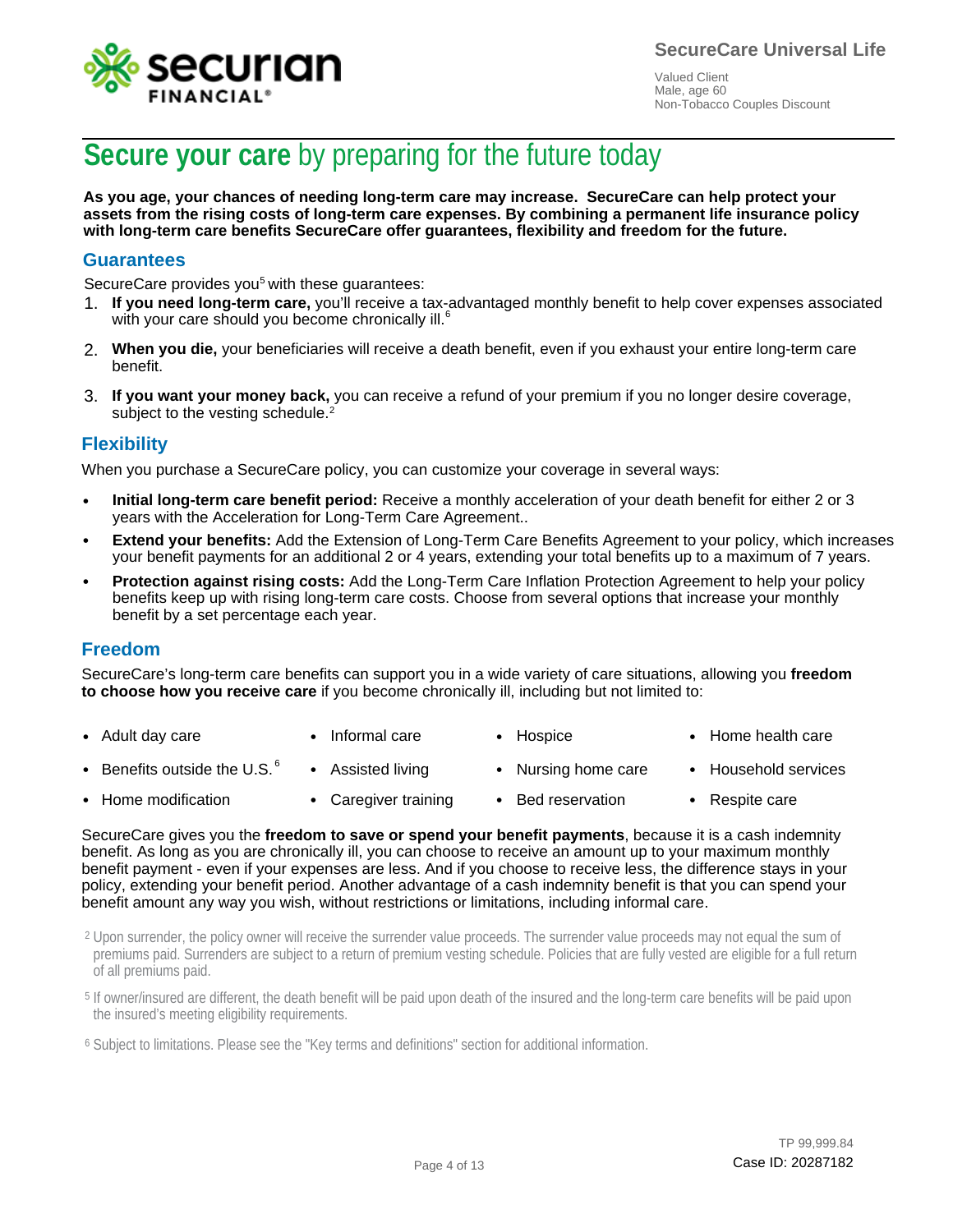![](_page_4_Picture_1.jpeg)

## One product. **Many benefits.**

### **Acceleration for Long-Term Care Agreement**

This agreement accelerates your death benefit and provides long-term care benefit payments for 2 or 3 years. Benefits are available if you become chronically ill while still maintaining life insurance benefits.

**In this proposal, you will receive long-term care benefit payments for 2 years.**

### **Extension of Long-Term Care Benefits Agreement**

This optional agreement extends your long-term care benefit period by 2 or 4 years.

**In this proposal, you have selected to extend your benefit duration by 4 years.**

**By selecting the Extension of Long-Term Care Benefits Agreement, you have a total of 6 years of longterm care benefit payments available.**

### **Long-Term Care Inflation Protection Agreement**

This agreement increases your long-term care benefit payments each year to help offset the rising cost of longterm care. The entire amount will be payable upon qualifying for benefits.

You have several inflation options to choose from:

• 3% Simple interest • 3% Compound interest • 5% Simple interest • 5% Compound interest

### **See how different inflation protection options can affect your monthly maximum amount**

![](_page_4_Figure_16.jpeg)

**In this proposal, you have selected the 5% compound Inflation Protection option.**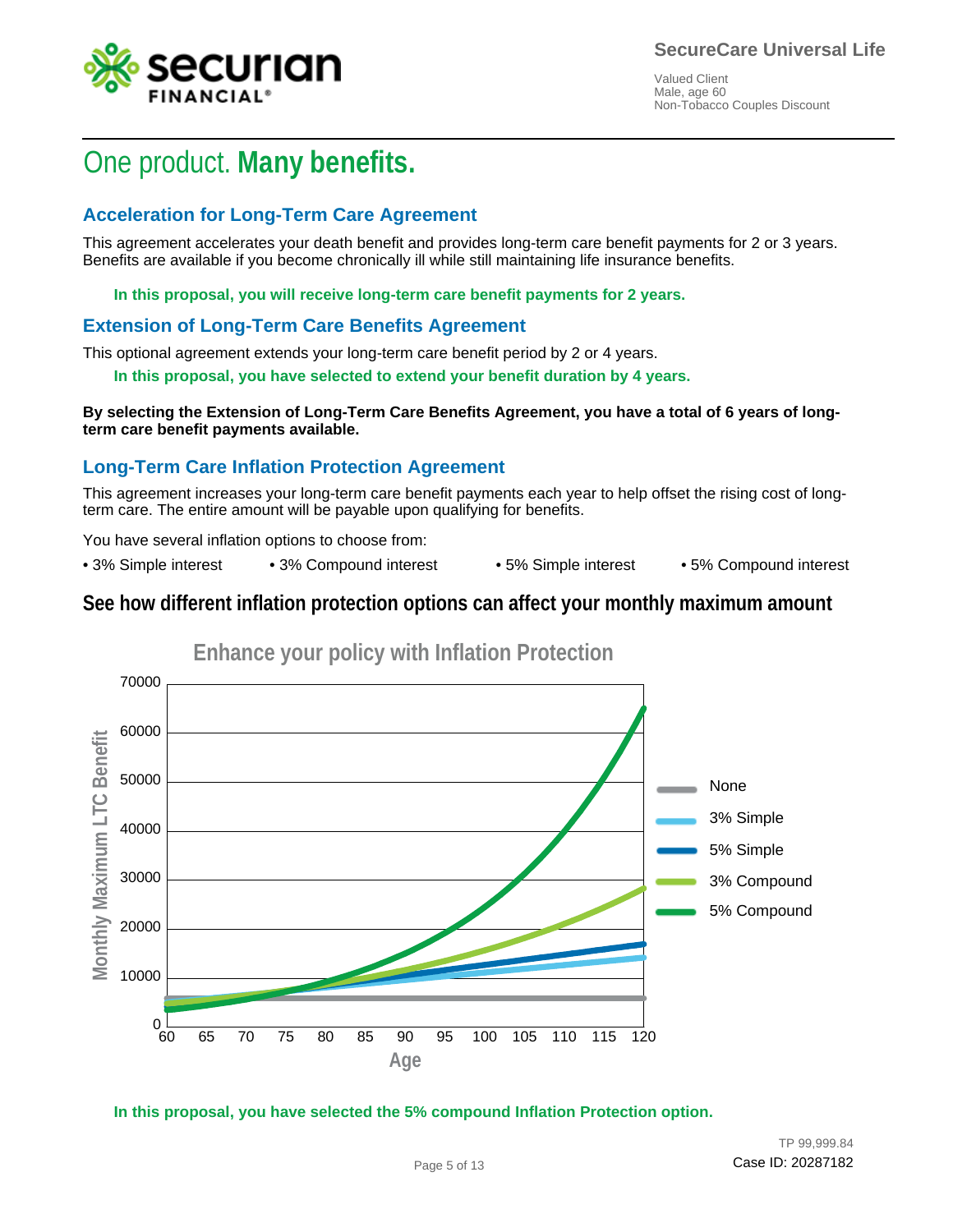![](_page_5_Picture_0.jpeg)

### **Return of premium**

SecureCare allows you to receive a refund of your premiums paid if you choose to surrender your policy.<sup>2</sup> Surrenders are subject to the vesting schedule shown below; therefore, the longer you maintain your Surrenders are subject to the vesting schedule shown below; therefore, the longer you maintain your policy, the greater your potential premium refund: policy, the greater your potential premium refund:

- **1-pay**
- Year 1: 80%
- - Year 3: 88%
- Year 5: 96%
- Year 2: 84% Year 4: 92% Year 6+: 100%
	- Year 4: 92%
- 

The return of premium benefit is only available upon full policy surrender.

#### **Guaranteed minimum death benefit**

If you use all of your long-term care benefits, your beneficiaries will receive the minimum death benefit of \$8,370.

## **Taxation** of life insurance contracts

This information is a general discussion of the relevant federal tax laws. It is not intended for, nor can it be used by any taxpayer for the purpose of avoiding federal tax penalties. This information is provided to support the promotion or marketing of ideas that may benefit a taxpayer. **Taxpayers should seek the advice of their own tax and legal advisors regarding any tax and legal issues applicable to their specific circumstances.**

A policy will qualify as life insurance under Internal Revenue Code Section 7702 if it meets the Cash Value Accumulation Test.

Failure to qualify as life insurance will have adverse tax consequences.

### **Cash Value Accumulation Test**

This proposal uses the Cash Value Accumulation Test, which requires the death benefit to be sufficiently higher than the accumulation value. The ratio of death benefit to accumulation value is determined by the insured's age, gender, and underwriting class.

The Cash Value Accumulation Test does not place limits on the amount of premium that can be paid, as long as there is a minimum death benefit maintained above the contract's accumulation value.

### **Modified Endowment Contracts**

The Technical and Miscellaneous Revenue Act (TAMRA) of 1988 classifies some policies as Modified Endowment Contracts (MECs). Distributions from Modified Endowment Contracts, excluding death benefit payments, are taxed differently and may be subject to a 10% IRS penalty tax. The annual maximum premium that can be paid in order to avoid Modified Endowment Contract status in the first seven years of the policy is referred to as the "maximum non-MEC annual premium."

The federal income tax consequences of a MEC can be significant. Distributions from a MEC, including surrenders, withdrawals, policy loans, and certain assignments or transfers of ownership, are taxed to the extent of gain in the policy and may be subject to additional penalties. Generally, gain in the policy is the excess, if any, of the accumulated value, not reduced by policy debt, over the policy cost basis. Consult your tax advisor for further details.

 $2$  Upon surrender, the policy owner will receive the surrender value proceeds. The surrender value proceeds may not equal the sum of premiums paid. Surrenders are subject to a return of premium vesting schedule. Policies that are fully vested are eligible for a full return of all premiums paid.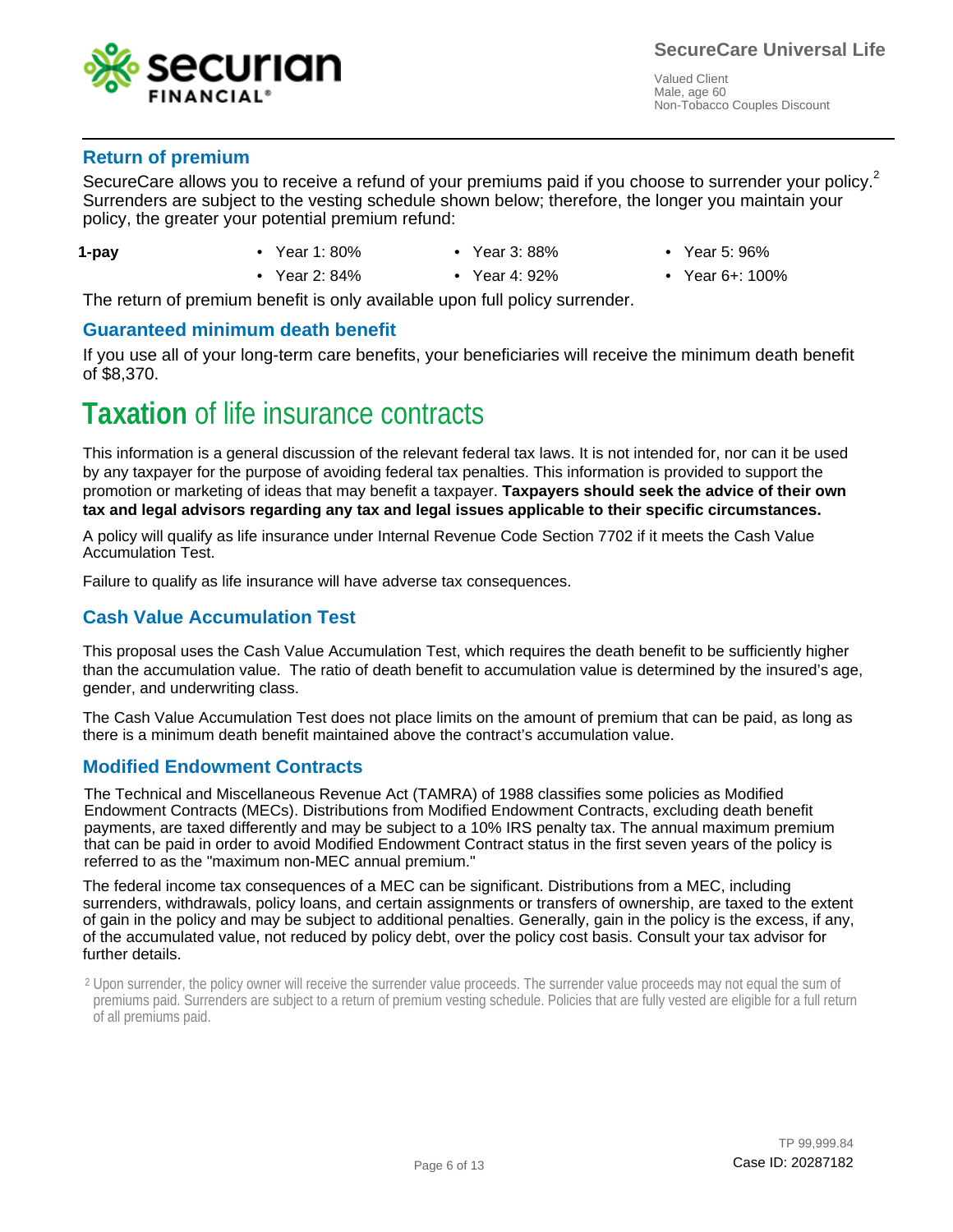![](_page_6_Picture_0.jpeg)

![](_page_6_Picture_1.jpeg)

# Your policy's **guaranteed values<sup>7</sup>** Your policy's **guaranteed values**

|              |     |                   |                        |               |              | <b>LONG-TERM CARE BENEFITS</b> |                |                                         |
|--------------|-----|-------------------|------------------------|---------------|--------------|--------------------------------|----------------|-----------------------------------------|
|              |     |                   |                        |               |              | Inflation option: 5% compound  |                |                                         |
| Year         | Age | Annual<br>Premium | <b>Surrender value</b> | Death benefit | <b>Total</b> | <b>Annual</b>                  | <b>Monthly</b> | <b>Internal Rate of</b><br>Return (IRR) |
| $\mathbf{1}$ | 60  | \$100,000         | \$80,000               | \$91,974      | \$284,667    | \$41,851                       | \$3,488        | 52.24%                                  |
| 2            | 61  | \$0               | \$84,000               | \$93,874      | \$298,900    | \$43,944                       | \$3,662        | 34.90%                                  |
| 3            | 62  | \$0               | \$88,000               | \$95,626      | \$313,845    | \$46,141                       | \$3,845        | 27.28%                                  |
| 4            | 63  | \$0               | \$92,000               | \$97,244      | \$329,538    | \$48,448                       | \$4,037        | 22.86%                                  |
| 5            | 64  | \$0               | \$96,000               | \$98,736      | \$346,014    | \$50,870                       | \$4,239        | 19.93%                                  |
|              |     |                   |                        |               |              |                                |                |                                         |
| 6            | 65  | \$0               | \$100,000              | \$100,110     | \$363,315    | \$53,414                       | \$4,451        | 17.85%                                  |
| 7            | 66  | \$0               | \$100,000              | \$100,000     | \$381,481    | \$56,084                       | \$4,674        | 16.28%                                  |
| 8            | 67  | \$0               | \$100,000              | \$100,000     | \$400,555    | \$58,889                       | \$4,907        | 15.06%                                  |
| 9            | 68  | \$0               | \$100,000              | \$100,000     | \$420,583    | \$61,833                       | \$5,153        | 14.08%                                  |
| 10           | 69  | \$0               | \$100,000              | \$100,000     | \$441,612    | \$64,925                       | \$5,410        | 13.28%                                  |
|              |     |                   |                        |               |              |                                |                |                                         |
| 11           | 70  | \$0               | \$100,000              | \$100,000     | \$463,692    | \$68,171                       | \$5,681        | 12.60%                                  |
| 12           | 71  | \$0               | \$100,000              | \$100,000     | \$486,877    | \$71,579                       | \$5,965        | 12.03%                                  |
| 13           | 72  | \$0               | \$100,000              | \$100,000     | \$511,221    | \$75,158                       | \$6,263        | 11.54%                                  |
| 14           | 73  | \$0               | \$100,000              | \$100,000     | \$536,782    | \$78,916                       | \$6,576        | 11.12%                                  |
| 15           | 74  | \$0               | \$100,000              | \$100,000     | \$563,621    | \$82,862                       | \$6,905        | 10.74%                                  |
|              |     |                   |                        |               |              |                                |                |                                         |
| 16           | 75  | \$0               | \$100,000              | \$100,000     | \$591,802    | \$87,005                       | \$7,250        | 10.41%                                  |
| 17           | 76  | \$0               | \$100,000              | \$100,000     | \$621,392    | \$91,356                       | \$7,613        | 10.12%                                  |
| 18           | 77  | \$0               | \$100,000              | \$100,000     | \$652,462    | \$95,923                       | \$7,994        | 9.85%                                   |
| 19           | 78  | \$0               | \$100,000              | \$100,000     | \$685,085    | \$100,719                      | \$8,393        | 9.61%                                   |
| 20           | 79  | \$0               | \$100,000              | \$100,000     | \$719,339    | \$105,755                      | \$8,813        | 9.40%                                   |
|              |     |                   |                        |               |              |                                |                |                                         |
| 21           | 80  | \$0               | \$100,000              | \$100,000     | \$755,306    | \$111,043                      | \$9,254        | 9.20%                                   |
| 22           | 81  | \$0               | \$100,000              | \$100,000     | \$793,071    | \$116,595                      | \$9,716        | 9.02%                                   |
| 23           | 82  | \$0               | \$100,000              | \$100,000     | \$832,725    | \$122,425                      | \$10,202       | 8.86%                                   |
| 24           | 83  | \$0               | \$100,000              | \$100,000     | \$874,361    | \$128,546                      | \$10,712       | 8.71%                                   |
| 25           | 84  | $\$0$             | \$100,000              | \$100,000     | \$918,079    | \$134,974                      | \$11,248       | 8.57%                                   |
|              |     |                   |                        |               |              |                                |                |                                         |
| 26           | 85  | \$0               | \$100,000              | \$100,000     | \$963,983    | \$141,722                      | \$11,810       | 8.44%                                   |
| 27           | 86  | \$0               | \$100,000              | \$100,000     | \$1,012,182  | \$148,809                      | \$12,401       | 8.31%                                   |
| 28           | 87  | \$0               | \$100,000              | \$100,000     | \$1,062,791  | \$156,249                      | \$13,021       | 8.20%                                   |
| 29           | 88  | \$0               | \$100,000              | \$100,000     | \$1,115,931  | \$164,061                      | \$13,672       | 8.10%                                   |
| $30\,$       | 89  | \$0               | \$100,000              | \$100,000     | \$1,171,728  | \$172,264                      | \$14,355       | 8.00%                                   |

Surrender value and death benefit columns reflect end-of-year values. Age and long-term care benefits reflect beginning-of-year values.

<sup>7</sup> If all required premiums are not paid, the guarantees will be adjusted.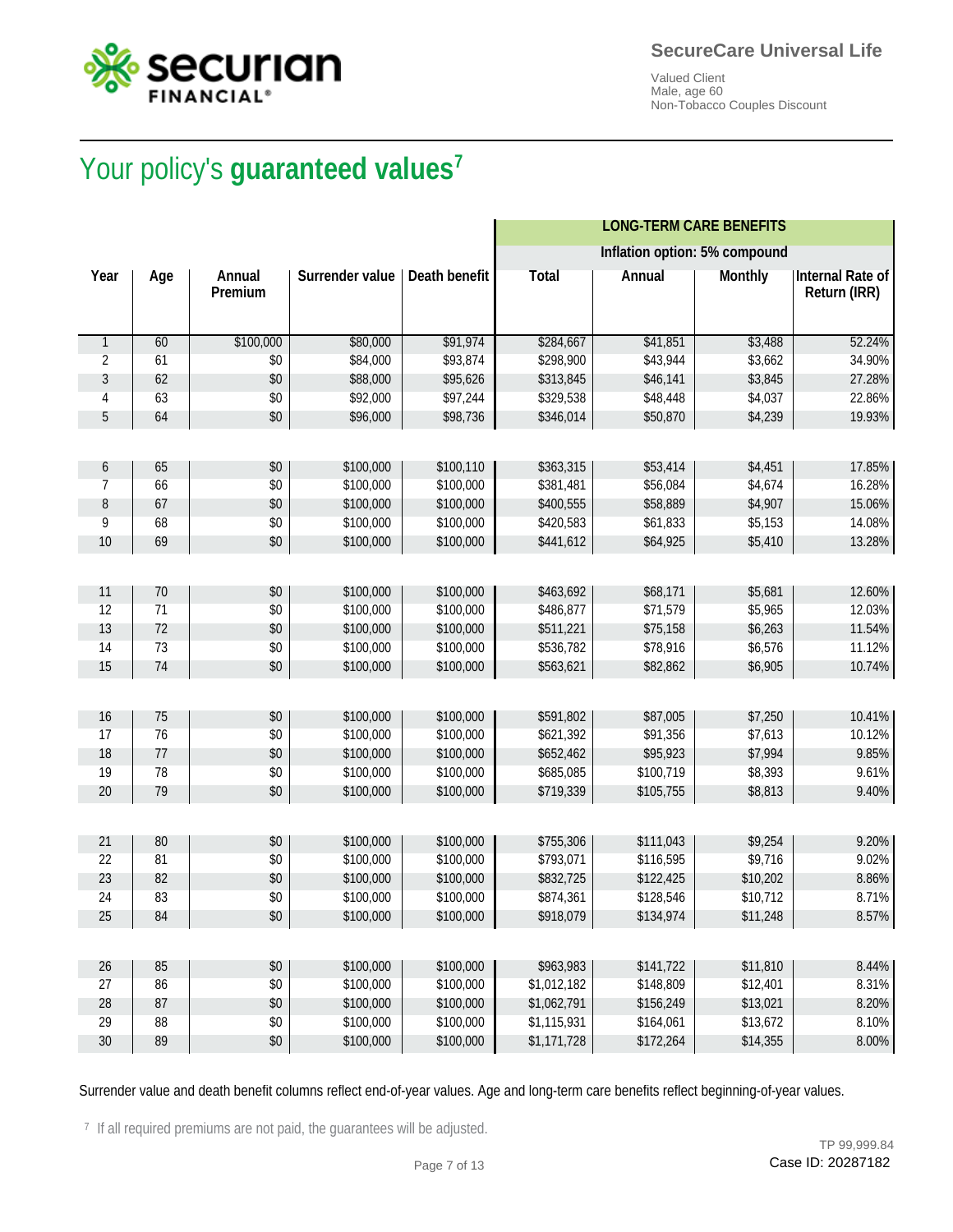![](_page_7_Picture_0.jpeg)

![](_page_7_Picture_1.jpeg)

# Your policy's **guaranteed values<sup>7</sup>** Your policy's **guaranteed values**

|      |     |                          |                        |                      |              | <b>LONG-TERM CARE BENEFITS</b> |                |                                         |
|------|-----|--------------------------|------------------------|----------------------|--------------|--------------------------------|----------------|-----------------------------------------|
|      |     |                          |                        |                      |              | Inflation option: 5% compound  |                |                                         |
| Year | Age | <b>Annual</b><br>Premium | <b>Surrender value</b> | <b>Death benefit</b> | <b>Total</b> | <b>Annual</b>                  | <b>Monthly</b> | <b>Internal Rate of</b><br>Return (IRR) |
| 31   | 90  | \$0                      | \$100,000              | \$100,000            | \$1,230,314  | \$180,878                      | \$15,073       | 7.91%                                   |
| 32   | 91  | \$0                      | \$100,000              | \$100,000            | \$1,291,829  | \$189,921                      | \$15,827       | 7.82%                                   |
| 33   | 92  | \$0                      | \$100,000              | \$100,000            | \$1,356,421  | \$199,418                      | \$16,618       | 7.74%                                   |
| 34   | 93  | \$0                      | \$100,000              | \$100,000            | \$1,424,242  | \$209,388                      | \$17,449       | 7.66%                                   |
| 35   | 94  | \$0                      | \$100,000              | \$100,000            | \$1,495,454  | \$219,858                      | \$18,321       | 7.59%                                   |
|      |     |                          |                        |                      |              |                                |                |                                         |
| 36   | 95  | \$0                      | \$100,000              | \$100,000            | \$1,570,227  | \$230,851                      | \$19,238       | 7.52%                                   |
| 37   | 96  | \$0                      | \$100,000              | \$100,000            | \$1,648,738  | \$242,393                      | \$20,199       | 7.45%                                   |
| 38   | 97  | \$0                      | \$100,000              | \$100,000            | \$1,731,175  | \$254,513                      | \$21,209       | 7.39%                                   |
| 39   | 98  | \$0                      | \$100,000              | \$100,000            | \$1,817,734  | \$267,239                      | \$22,270       | 7.33%                                   |
| 40   | 99  | \$0                      | \$100,000              | \$100,000            | \$1,908,621  | \$280,601                      | \$23,383       | 7.27%                                   |
|      |     |                          |                        |                      |              |                                |                |                                         |
| 41   | 100 | \$0                      | \$100,000              | \$100,000            | \$2,004,052  | \$294,631                      | \$24,553       | 7.22%                                   |
| 42   | 101 | \$0                      | \$100,000              | \$100,000            | \$2,104,254  | \$309,362                      | \$25,780       | 7.17%                                   |
| 43   | 102 | \$0                      | \$100,000              | \$100,000            | \$2,209,467  | \$324,830                      | \$27,069       | 7.12%                                   |
| 44   | 103 | \$0                      | \$100,000              | \$100,000            | \$2,319,940  | \$341,072                      | \$28,423       | 7.07%                                   |
| 45   | 104 | \$0                      | \$100,000              | \$100,000            | \$2,435,937  | \$358,125                      | \$29,844       | 7.03%                                   |
|      |     |                          |                        |                      |              |                                |                |                                         |
| 46   | 105 | \$0                      | \$100,000              | \$100,000            | \$2,557,734  | \$376,032                      | \$31,336       | 6.99%                                   |
| 47   | 106 | \$0                      | \$100,000              | \$100,000            | \$2,685,621  | \$394,833                      | \$32,903       | 6.95%                                   |
| 48   | 107 | \$0                      | \$100,000              | \$100,000            | \$2,819,902  | \$414,575                      | \$34,548       | 6.91%                                   |
| 49   | 108 | \$0                      | \$100,000              | \$100,000            | \$2,960,897  | \$435,304                      | \$36,275       | 6.87%                                   |
| 50   | 109 | \$0                      | \$100,000              | \$100,000            | \$3,108,942  | \$457,069                      | \$38,089       | 6.83%                                   |
|      |     |                          |                        |                      |              |                                |                |                                         |
| 51   | 110 | \$0                      | \$100,000              | \$100,000            | \$3,264,389  | \$479,922                      | \$39,994       | 6.80%                                   |
| 52   | 111 | \$0                      | \$100,000              | \$100,000            | \$3,427,608  | \$503,918                      | \$41,993       | 6.76%                                   |
| 53   | 112 | \$0                      | \$100,000              | \$100,000            | \$3,598,989  | \$529,114                      | \$44,093       | 6.73%                                   |
| 54   | 113 | \$0                      | \$100,000              | \$100,000            | \$3,778,938  | \$555,570                      | \$46,297       | 6.70%                                   |
| 55   | 114 | $$0$                     | \$100,000              | \$100,000            | \$3,967,885  | \$583,348                      | \$48,612       | 6.67%                                   |
|      |     |                          |                        |                      |              |                                |                |                                         |
| 56   | 115 | \$0                      | \$100,000              | \$100,000            | \$4,166,279  | \$612,516                      | \$51,043       | 6.64%                                   |
| 57   | 116 | \$0                      | \$100,000              | \$100,000            | \$4,374,593  | \$643,142                      | \$53,595       | 6.61%                                   |
| 58   | 117 | \$0                      | \$100,000              | \$100,000            | \$4,593,323  | \$675,299                      | \$56,275       | 6.59%                                   |
| 59   | 118 | \$0                      | \$100,000              | \$100,000            | \$4,822,989  | \$709,064                      | \$59,089       | 6.56%                                   |
| 60   | 119 | \$0                      | \$100,000              | \$100,000            | \$5,064,138  | \$744,517                      | \$62,043       | 6.53%                                   |

Surrender value and death benefit columns reflect end-of-year values. Age and long-term care benefits reflect beginning-of-year values.

<sup>7</sup> If all required premiums are not paid, the guarantees will be adjusted.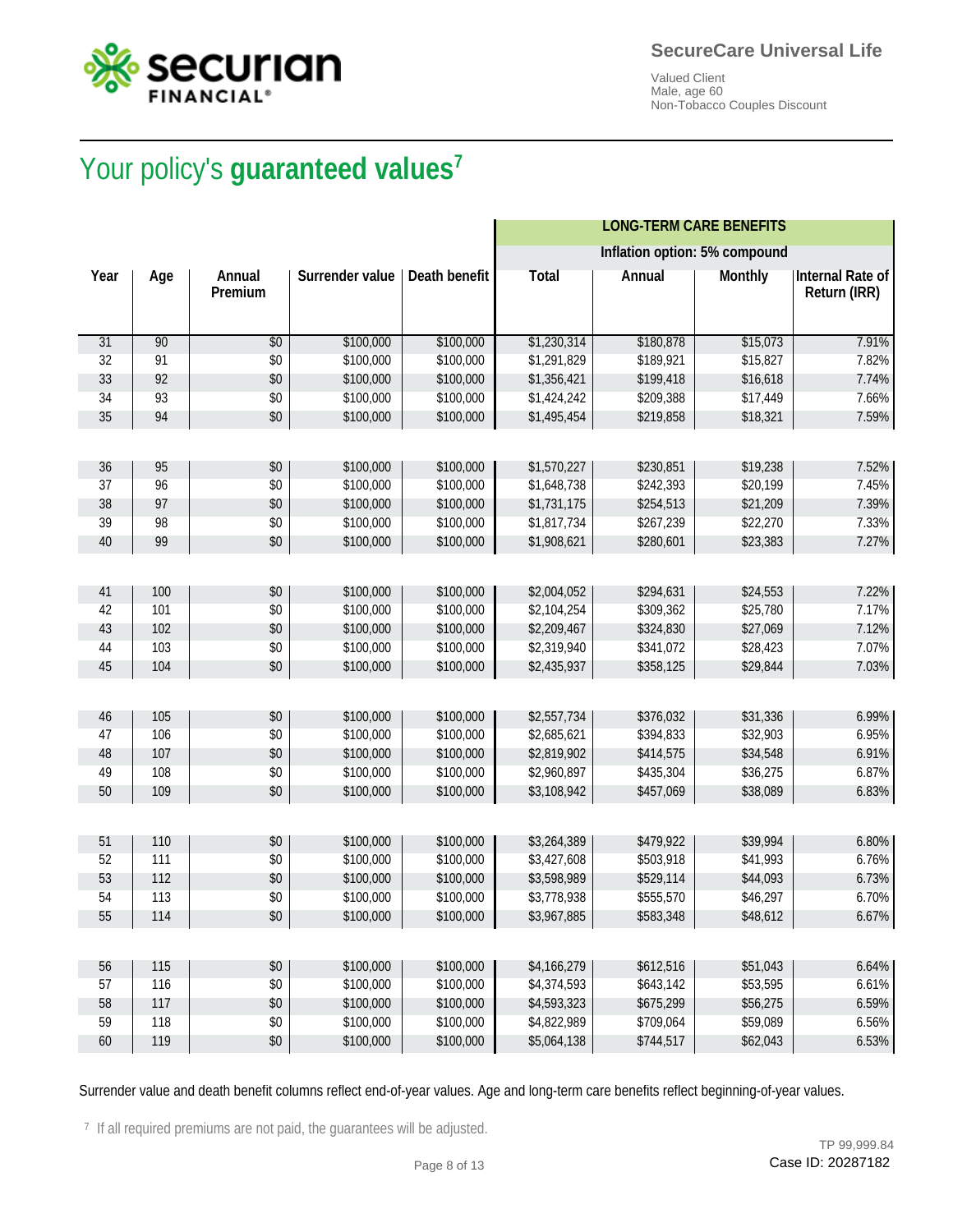![](_page_8_Picture_0.jpeg)

# Your policy's **guaranteed values<sup>7</sup>** Your policy's **guaranteed values**

### **LONG-TERM CARE BENEFITS**

|      |     |                          |                        |                 |             | Inflation option: 5% compound |          |                                         |
|------|-----|--------------------------|------------------------|-----------------|-------------|-------------------------------|----------|-----------------------------------------|
| Year | Age | Annual<br><b>Premium</b> | <b>Surrender value</b> | Death benefit I | Total       | Annual                        | Monthly  | Internal Rate of<br><b>Return (IRR)</b> |
| 61   | 120 | \$0                      | \$100,000              | \$100,000       | \$5,317,345 | \$781.743                     | \$65,145 | 6.51%                                   |

Surrender value and death benefit columns reflect end-of-year values. Age and long-term care benefits reflect beginning-of-year values.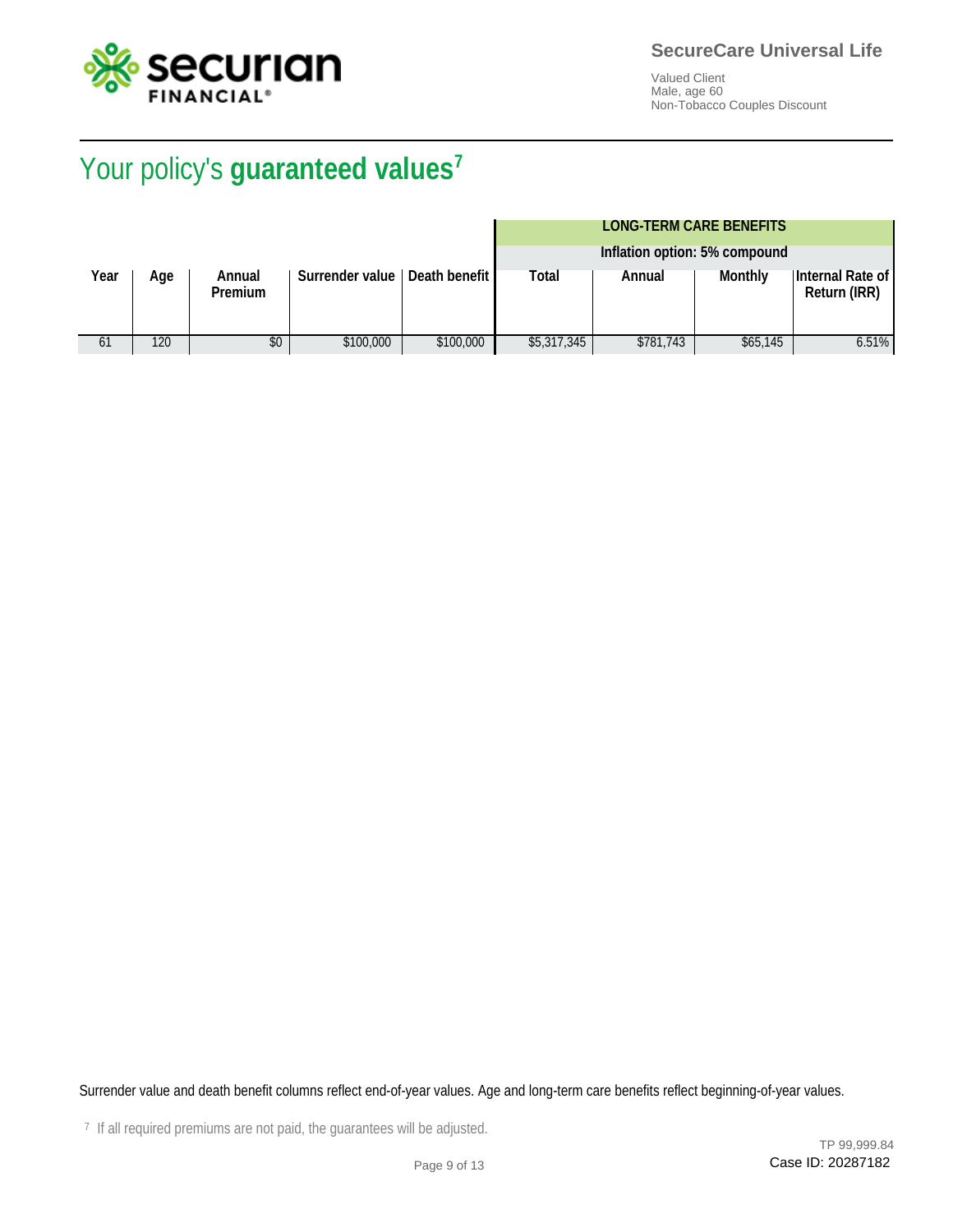![](_page_9_Picture_1.jpeg)

## **Quick quote**

This page shows all possible policy options and values based on a \$100,000 single premium.

### **All values and benefits are guaranteed<sup>7</sup> All values and benefits are guaranteed**

| Long-Term      | Inflation     | <b>Face Amount</b> | Day $1:$           | Day 1:           | Age 80:            | Age 80:          | <b>Total LTC</b> |
|----------------|---------------|--------------------|--------------------|------------------|--------------------|------------------|------------------|
| Care (LTC)     | <b>Option</b> |                    | <b>Maximum</b>     | <b>Total LTC</b> | <b>Maximum</b>     | <b>Total LTC</b> | <b>Crossover</b> |
| <b>Benefit</b> |               |                    | <b>LTC Monthly</b> | <b>Benefit</b>   | <b>LTC Monthly</b> | <b>Benefit</b>   | Age 8            |
| <b>Period</b>  |               |                    | <b>Benefit</b>     |                  | <b>Benefit</b>     |                  |                  |
|                |               |                    |                    |                  |                    |                  |                  |
| 2 years        | None          | \$155,153          | \$6,465            | \$155,153        | \$6,465            | \$155,153        | N/A              |
| 2 years        | 3% Simple     | \$137,741          | \$5,739            | \$139,807        | \$9,183            | \$222,452        | 64               |
| 2 years        | 3% Compound   | \$136,103          | \$5,671            | \$138,145        | \$10,242           | \$249,504        | 64               |
| 2 years        | 5% Simple     | \$134,561          | \$5,607            | \$137,925        | \$11,213           | \$272,486        | 63               |
| 2 years        | 5% Compound   | \$93,319           | \$3,888            | \$95,652         | \$10,317           | \$253,793        | 70               |
|                |               |                    |                    |                  |                    |                  |                  |
| 3 years        | None          | \$155,931          | \$4,331            | \$155,931        | \$4,331            | \$155,931        | N/A              |
| 3 years        | 3% Simple     | \$141,499          | \$3,931            | \$145,744        | \$6,289            | \$230,643        | 63               |
| 3 years        | 3% Compound   | \$132,793          | \$3,689            | \$136,817        | \$6,662            | \$247,106        | 65               |
| 3 years        | 5% Simple     | \$124,603          | \$3,461            | \$130,833        | \$6,922            | \$255,436        | 65               |
| 3 years        | 5% Compound   | \$83,729           | \$2,326            | \$87,985         | \$6,171            | \$233,451        | 72               |
|                |               |                    |                    |                  |                    |                  |                  |
|                | None          | \$145,136          | \$6,047            | \$290,273        | \$6,047            | \$290,273        | N/A              |
| 4 years        |               |                    |                    |                  |                    |                  |                  |
| 4 years        | 3% Simple     | \$124,216          | \$5,176            | \$259,610        | \$8,281            | \$408,669        | 65               |
| 4 years        | 3% Compound   | \$119,337          | \$4,972            | \$249,631        | \$8,981            | \$450,861        | 66               |
| 4 years        | 5% Simple     | \$114,748          | \$4,781            | \$246,708        | \$9,562            | \$476,204        | 64               |
| 4 years        | 5% Compound   | \$84,548           | \$3,523            | \$182,205        | \$9,347            | \$483,444        | 70               |
|                |               |                    |                    |                  |                    |                  |                  |
| 5 years        | None          | \$151,324          | \$4,203            | \$252,207        | \$4,203            | \$252,207        | N/A              |
| 5 years        | 3% Simple     | \$127,326          | \$3,537            | \$224,944        | \$5,659            | \$352,270        | 65               |
| 5 years        | 3% Compound   | \$120,849          | \$3,357            | \$213,868        | \$6,063            | \$386,269        | 66               |
| 5 years        | 5% Simple     | \$114,755          | \$3,188            | \$210,385        | \$6,375            | \$401,644        | 65               |
| 5 years        | 5% Compound   | \$83,700           | \$2,325            | \$154,166        | \$6,169            | \$409,049        | 71               |
|                |               |                    |                    |                  |                    |                  |                  |
| 6 years        | None          | \$141,418          | \$5,892            | \$424,254        | \$5,892            | \$424,254        | N/A              |
| 6 years        | 3% Simple     | \$121,710          | \$5,071            | \$392,515        | \$8,114            | \$611,593        | 63               |
| 6 years        | 3% Compound   | \$115,505          | \$4,813            | \$373,568        | \$8,692            | \$674,705        | 65               |
| 6 years        | 5% Simple     | \$101,760          | \$4,240            | \$343,439        | \$8,480            | \$648,718        | 66               |
| 6 years        | 5% Compound   | \$83,702           | \$3,488            | \$284,667        | \$9,254            | \$755,306        | 69               |
|                |               |                    |                    |                  |                    |                  |                  |
|                |               |                    |                    |                  |                    |                  |                  |
| 7 years        | None          | \$149,691          | \$4,158            | \$349,278        | \$4,158            | \$349,278        | N/A              |
| 7 years        | 3% Simple     | \$116,349          | \$3,232            | \$295,915        | \$5,171            | \$458,805        | 67               |
| 7 years        | 3% Compound   | \$108,598          | \$3,017            | \$277,376        | \$5,448            | \$500,971        | 68               |
| 7 years        | 5% Simple     | \$101,306          | \$2,814            | \$271,838        | \$5,628            | \$508,219        | 67               |
| 7 years        | 5% Compound   | \$83,700           | \$2,325            | \$227,163        | \$6,169            | \$602,732        | 69               |

<sup>7</sup> If all required premiums are not paid, the guarantees will be adjusted.

<sup>8</sup> The age at which the total LTC amount with the indicated inflation option exceeds the total LTC amount with no inflation option.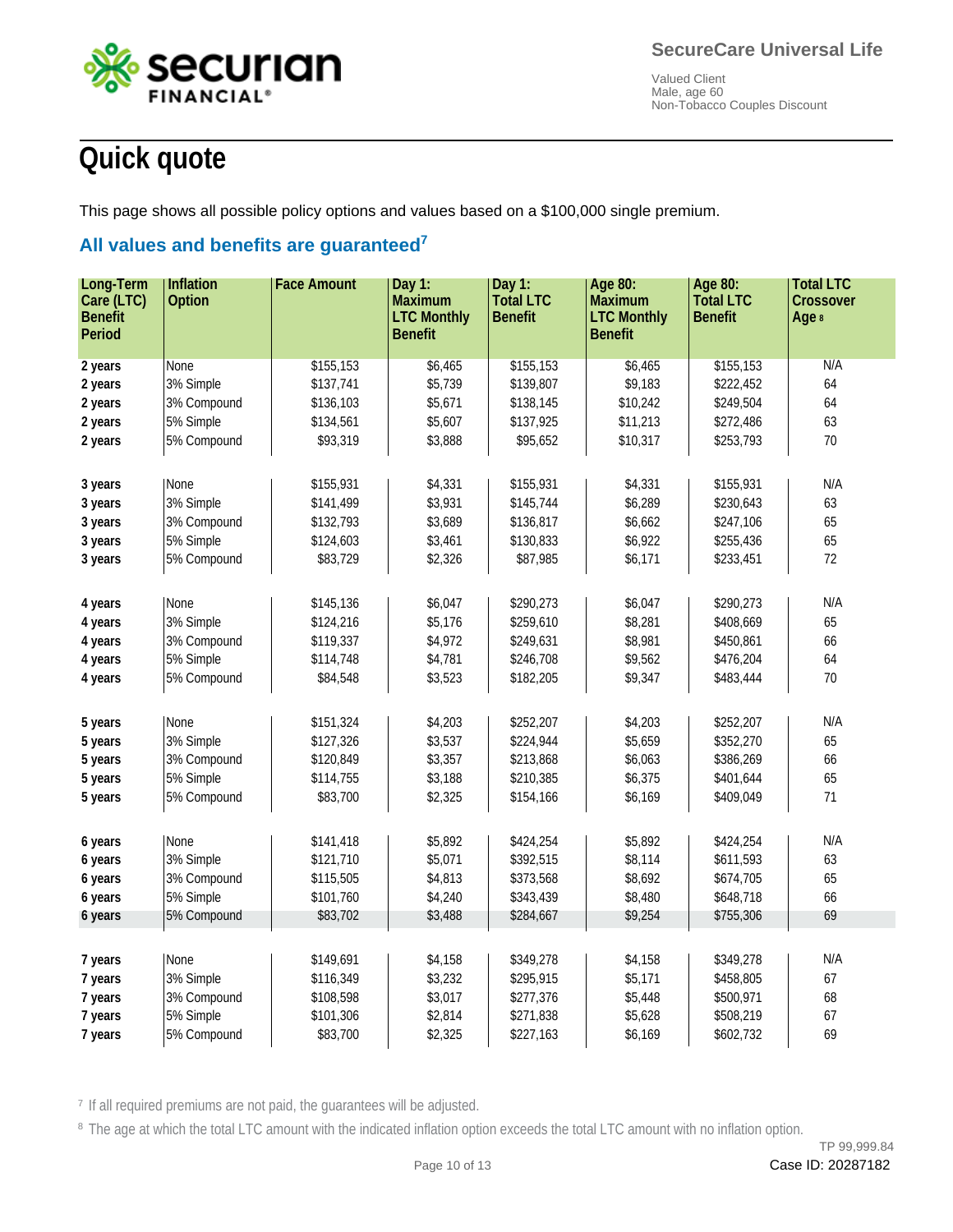![](_page_10_Picture_0.jpeg)

# **Key terms** and definitions

| <b>Accumulation value</b>                                     | The sum of the amounts in the fixed account and the loan account. When premiums are paid, the balance, after premium<br>charges are deducted, goes into the policy's accumulation value. The accumulation value grows as interest is credited to<br>the policy. Once each month, administrative and insurance charges are deducted from the accumulation value. Partial<br>surrenders also reduce the accumulation value. |
|---------------------------------------------------------------|---------------------------------------------------------------------------------------------------------------------------------------------------------------------------------------------------------------------------------------------------------------------------------------------------------------------------------------------------------------------------------------------------------------------------|
| Age                                                           | The insured's issue age plus the number of complete policy years elapsed.                                                                                                                                                                                                                                                                                                                                                 |
| Benefits outside the U.S.                                     | Qualified long-term care services prescribed outside of the United States, its territories or possessions are limited to the<br>non-United States monthly benefit limit. If the insured returns to the United States, the non-United States monthly benefit<br>limit will no longer apply.                                                                                                                                |
| <b>Chronically ill</b>                                        | To be considered a "chronically ill individual," a licensed health care practitioner must certify within the preceding 12-month<br>period that the insured:                                                                                                                                                                                                                                                               |
|                                                               | 1. Is unable to perform, without substantial assistance from another person, at least two activities of daily living<br>(bathing, getting dressed, eating, continence, toileting, transferring) due to a loss of functional capacity for a<br>period of at least 90 days; OR                                                                                                                                              |
|                                                               | 2. Requires substantial supervision to protect the insured from threats to health and safety due to severe<br>cognitive impairment.                                                                                                                                                                                                                                                                                       |
| <b>Death benefit</b>                                          | On the date of the insured's death, the death benefit for this policy is equal to the greater of:<br>1. The face amount                                                                                                                                                                                                                                                                                                   |
|                                                               | 2. The minimum death benefit required for this policy to be qualified as life insurance under Code Section 7702.                                                                                                                                                                                                                                                                                                          |
| <b>Face amount</b>                                            | The amount you specify at issue. The face amount is used to determine the death benefit and amount of long-term care                                                                                                                                                                                                                                                                                                      |
|                                                               | benefits available under this policy and attached riders.                                                                                                                                                                                                                                                                                                                                                                 |
| Total long-term care benefit<br>Internal Rate of Return (IRR) | The rate of return that must be earned on the illustrated premium outlay on an after-tax basis in order to equal the<br>quaranteed policy values.                                                                                                                                                                                                                                                                         |
| Long-term care benefit                                        | Eligibility requirements include:                                                                                                                                                                                                                                                                                                                                                                                         |
| eligibility requirements                                      | 1. The insured must be certified as a chronically ill individual; and                                                                                                                                                                                                                                                                                                                                                     |
|                                                               | 2. The insured must be prescribed qualified long-term services under the Acceleration for Long-Term Care<br>Agreement, which are specified in a plan of care; and                                                                                                                                                                                                                                                         |
|                                                               | 3. The plan of care must be submitted to Minnesota Life; and                                                                                                                                                                                                                                                                                                                                                              |
|                                                               | 4. The elimination period must be satisfied; and                                                                                                                                                                                                                                                                                                                                                                          |
|                                                               | 5. The Acceleration for Long-Term Care Agreement must be in force.                                                                                                                                                                                                                                                                                                                                                        |
| Long-term care benefits<br>(total, annual, monthly)           | The amount available to you if you become chronically ill.                                                                                                                                                                                                                                                                                                                                                                |
| Long-term care benefit period                                 | The total period of time your long-term care benefits will be paid under your policy if the maximum benefit amount is taken<br>each month.                                                                                                                                                                                                                                                                                |
| Premium                                                       | The amount of money you intend to pay. Payment due date is listed on your statement. Your grace period for premium<br>payments is 61 days.                                                                                                                                                                                                                                                                                |
| <b>Return of premium</b>                                      | Upon surrender, you will receive the greater of the surrender value proceeds. The surrender value proceeds may not equal<br>the sum of premiums paid. Surrenders are subject to a return of premium vesting schedule. Policies that have satisfied the<br>vesting schedule are eligible for a full return of all premiums paid.                                                                                           |
| Return of premium value                                       | The return of premium value is equal to:                                                                                                                                                                                                                                                                                                                                                                                  |
|                                                               | 1. the cumulative premium paid for this policy minus the cumulative amount of any partial surrenders; multiplied by<br>2. the return of premium vesting schedule percentage as shown on the policy data pages.                                                                                                                                                                                                            |
| Surrender value proceeds                                      | The amount payable to the owner when the policy is surrendered equal to the greatest of $(1)$ , $(2)$ , $(3)$ or $(4)$ , where:                                                                                                                                                                                                                                                                                           |
|                                                               | 1. the accumulation value minus any unpaid policy charges which we assess against the accumulation value; minus any<br>death benefit that has been accelerated; minus any indebtedness; minus the surrender charge, if applicable                                                                                                                                                                                         |
|                                                               | 2. the guaranteed cash value; minus any death benefit that has been accelerated; minus any indebtedness                                                                                                                                                                                                                                                                                                                   |
|                                                               | 3. the return of premium value; plus any return of premium value provided by any optional agreements; minus any death<br>benefit that has been accelerated; minus any indebtedness                                                                                                                                                                                                                                        |
|                                                               | 4. is zero.                                                                                                                                                                                                                                                                                                                                                                                                               |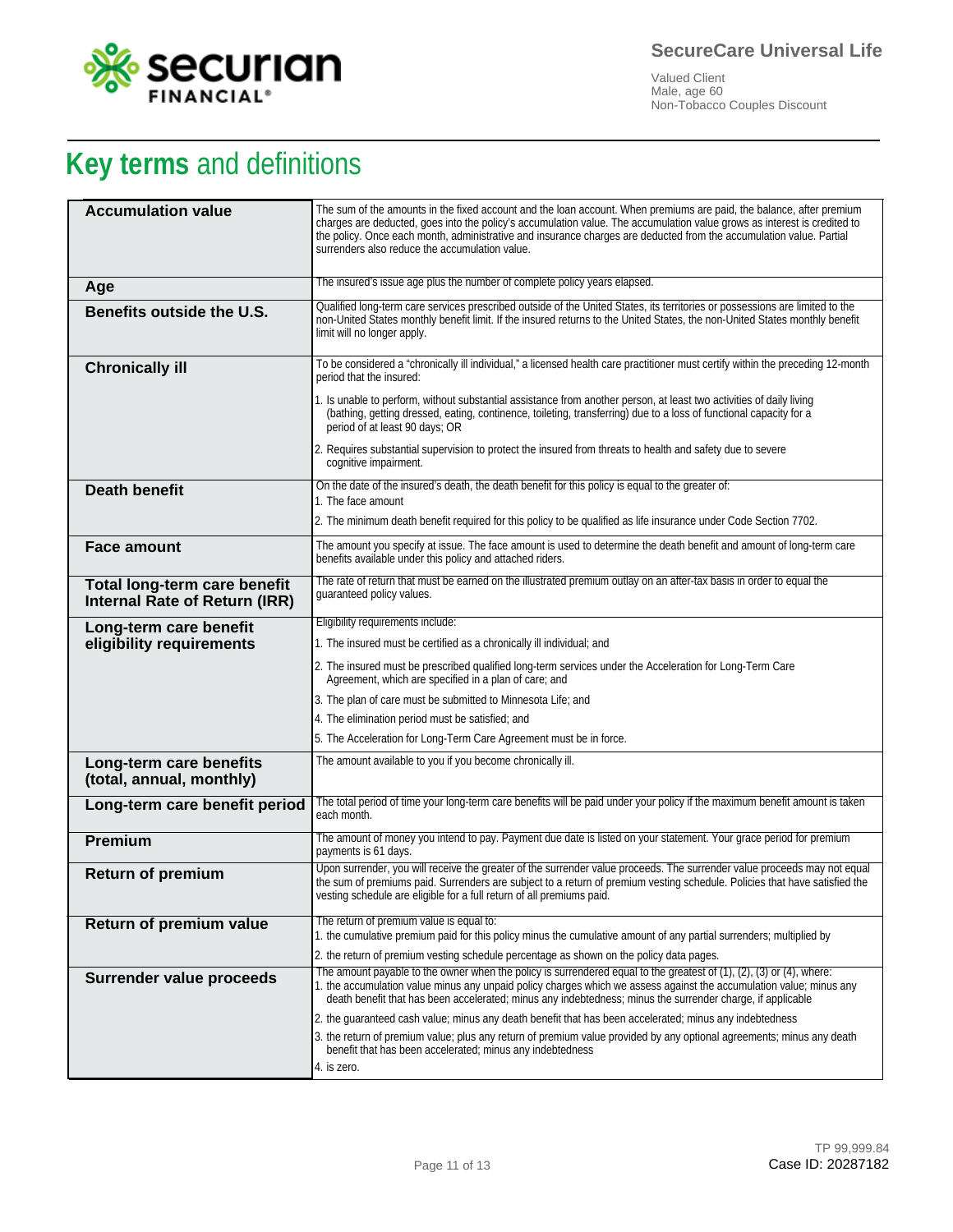![](_page_11_Picture_0.jpeg)

**SecureCare Universal Life**

Valued Client Male, age 60 Non-Tobacco Couples Discount

This is a hypothetical proposal based upon information provided by you (the customer) or your financial professional. Securian Financial Group and its affiliates are not responsible for the accuracy of the information provided. The proposal and related materials should not be considered investment advice by Securian or a recommendation to engage in (or refrain from) a particular course of action. If you are looking for investment advice or recommendations, please contact your financial professional.

Insurance policy guarantees are subject to the financial strength and claimspaying ability of the issuing insurance company.

Please keep in mind that the primary reason to purchase a life insurance product is the death benefit.

The purpose of this material is the solicitation of insurance. An insurance agent or company will contact you.

This information is meant to help you understand the SecureCare policy, not as a means to compare with other products. The amount of benefits provided will depend upon the benefits selected and the charges will vary as such. The following provisions may not apply or may vary depending on the state in which you live at time of policy issue. Please refer to your state's Outline of Coverage for the exact language in your state.

The Acceleration for Long-Term Care Agreement and Extension of Long-Term Care Benefits Agreement are tax-qualified long-term care agreements that cover care such as nursing care, home and community based care, and informal care as defined in the agreements. These agreements provide for the payment of a monthly benefit for qualified long-term care services. These agreements are intended to provide tax qualified long-term care benefits under section 7702B of the Internal Revenue Code, as amended. However, due to uncertainty in the tax law, benefits paid under this agreement may be taxable.

The optional Long-Term Care Inflation Protection Agreement is available with 3% simple interest, 3% compound interest, 5% simple interest or 5% compound interest.

The death proceeds will be reduced by a long-term care or terminal illness benefit payment. Please consult a tax advisor regarding long-term care benefit payments, terminal illness benefit payments, or when taking a loan or withdrawal from a life insurance contract.

Policy loans and withdrawals may create an adverse tax result in the event of lapse or policy surrender, and will reduce both the surrender value and death benefit.

This policy is noncancellable. This means that we may not, on our own, cancel or reduce coverage provided by this policy as long as all scheduled premiums are paid when due.

Even if premiums are paid benefits, values, periods of coverage, and premiums are indeterminate and it is possible that the policy may lapse before the death of the insured due to policy loans. Taking a policy loan may have tax consequences. Please consult your tax advisor.

#### **EXCLUSIONS AND LIMITATIONS**

Eligibility for long-term care benefits includes satisfying a 90-day elimination period. This is a period of time (90 days) during which no long-term care benefits are payable following the date the insured is determined to be eligible for benefits. You are not eligible to receive benefits if your long-term care service needs are caused directly or indirectly by, result in whole or in part, from or during, or there is contribution from:

- alcoholism or drug addiction; or
- war or any act of war, while the insured is serving in the military, naval or air forces of any country at war, whether declared or undeclared; or
- active service in the armed forces or units auxiliary thereto; or
- the insured's active participation in a riot, insurrection or terrorist activity; or
- committing or attempting to commit a felony; or •
- any attempt at suicide, or intentionally self-inflicted injury, while sane or insane.

#### **PRE-EXISTING CONDITION LIMITATIONS**

Pre-existing condition limitations refers to any condition or disease for which the insured received medical advice or treatment within six (6) months preceding the effective date of this policy for that same condition or disease or a related condition or disease. We will not pay benefits for qualified longterm care services needed in total or in part from a pre-existing condition or disease which is not disclosed in the application. Qualified long-term care services received by the insured for a pre-existing condition during the first six (6) months that this policy is in force will not be counted toward the satisfaction of the elimination period.

SecureCare may not be available in all states. For costs and further details of coverage, including the terms and conditions under which the policy may be continued in force, contact your agent/representative.

Additional agreements may be available. Agreements may be subject to additional costs and restrictions. Agreements may not be available in all states or may exist under a different name in various states and may not be available in combination with other agreements.

Life insurance products contain fees, such as mortality and expense charges, and may contain restrictions, such as surrender periods.

SecureCare may not cover all of the costs associated with long-term care or terminal illness that the insured incurs. This product is generally not subject to health insurance requirements. This product is not a state-approved Partnership for Long Term Care Program product, and is not a Medicare Supplement policy. Receipt of a long-term care or terminal illness benefit payment under this product may adversely affect eligibility for Medicaid or other government benefits or entitlements.